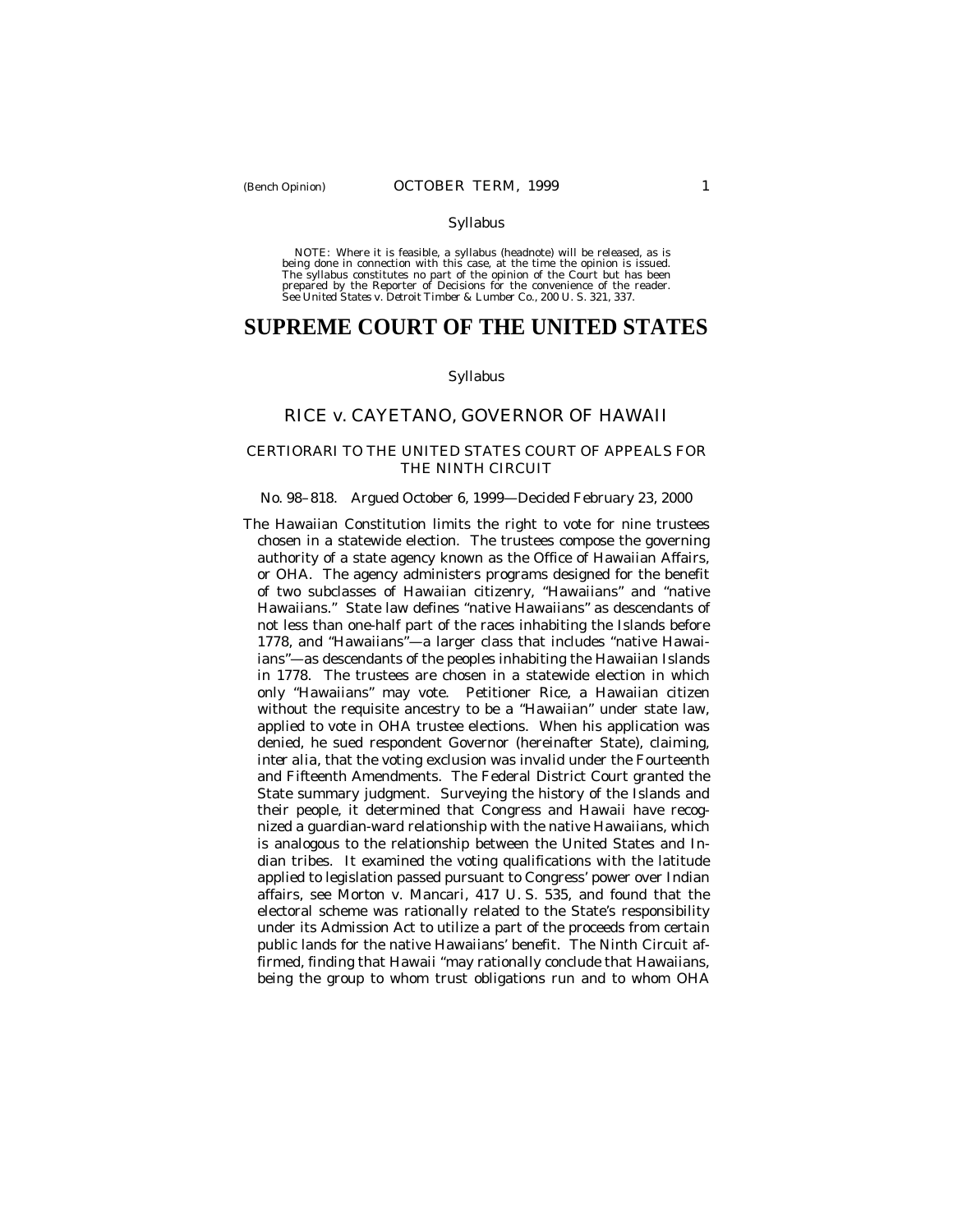#### Syllabus

trustees owe a duty of loyalty, should be the group to decide who the trustees ought to be." 146 F. 3d 1075, 1079.

*Held:* Hawaii's denial of Rice's right to vote in OHA trustee elections violates the Fifteenth Amendment. Pp. 15–28.

(a) The Amendment's purpose and command are set forth in explicit and comprehensive language. The National Government and the States may not deny or abridge the right to vote on account of race. The Amendment reaffirms the equality of races at the most basic level of the democratic process, the exercise of the voting franchise. It protects all persons, not just members of a particular race. Important precedents give instruction in the instant case. The Amendment was quite sufficient to invalidate a grandfather clause that did not mention race but instead used ancestry in an attempt to confine and restrict the voting franchise, *Guinn* v. *United States,* 238 U. S. 347, 364–365; and it sufficed to strike down the white primary systems designed to exclude one racial class (at least) from voting, see, *e.g., Terry* v. *Adams,* 345 U. S. 461, 469–470. The voting structure in this case is neither subtle nor indirect; it specifically grants the vote to persons of the defined ancestry and to no others. Ancestry can be a proxy for race. It is that proxy here. For centuries Hawaii was isolated from migration. The inhabitants shared common physical characteristics, and by 1778 they had a common culture. The provisions at issue reflect the State's effort to preserve that commonality to the present day. In interpreting the Reconstruction Era civil rights laws this Court has observed that racial discrimination is that which singles out "identifiable classes of persons . . . solely because of their ancestry or ethnic characteristics." *Saint Francis College* v. *Al-Khazraji,* 481 U. S. 604, 613. The very object of the statutory definition here is to treat the early Hawaiians as a distinct people, commanding their own recognition and respect. The history of the State's definition also demonstrates that the State has used ancestry as a racial definition and for a racial purpose. The drafters of the definitions of "Hawaiian" and "native Hawaiian" emphasized the explicit tie to race. The State's additional argument that the restriction is race neutral because it differentiates even among Polynesian people based on the date of an ancestor's residence in Hawaii is undermined by the classification's express racial purpose and its actual effects. The ancestral inquiry in this case implicates the same grave concerns as a classification specifying a particular race by name, for it demeans a person's dignity and worth to be judged by ancestry instead of by his or her own merit and essential qualities. The State's ancestral inquiry is forbidden by the Fifteenth Amendment for the further reason that using racial classifications is corruptive of the whole legal order democratic elections seek to preserve. The law it-